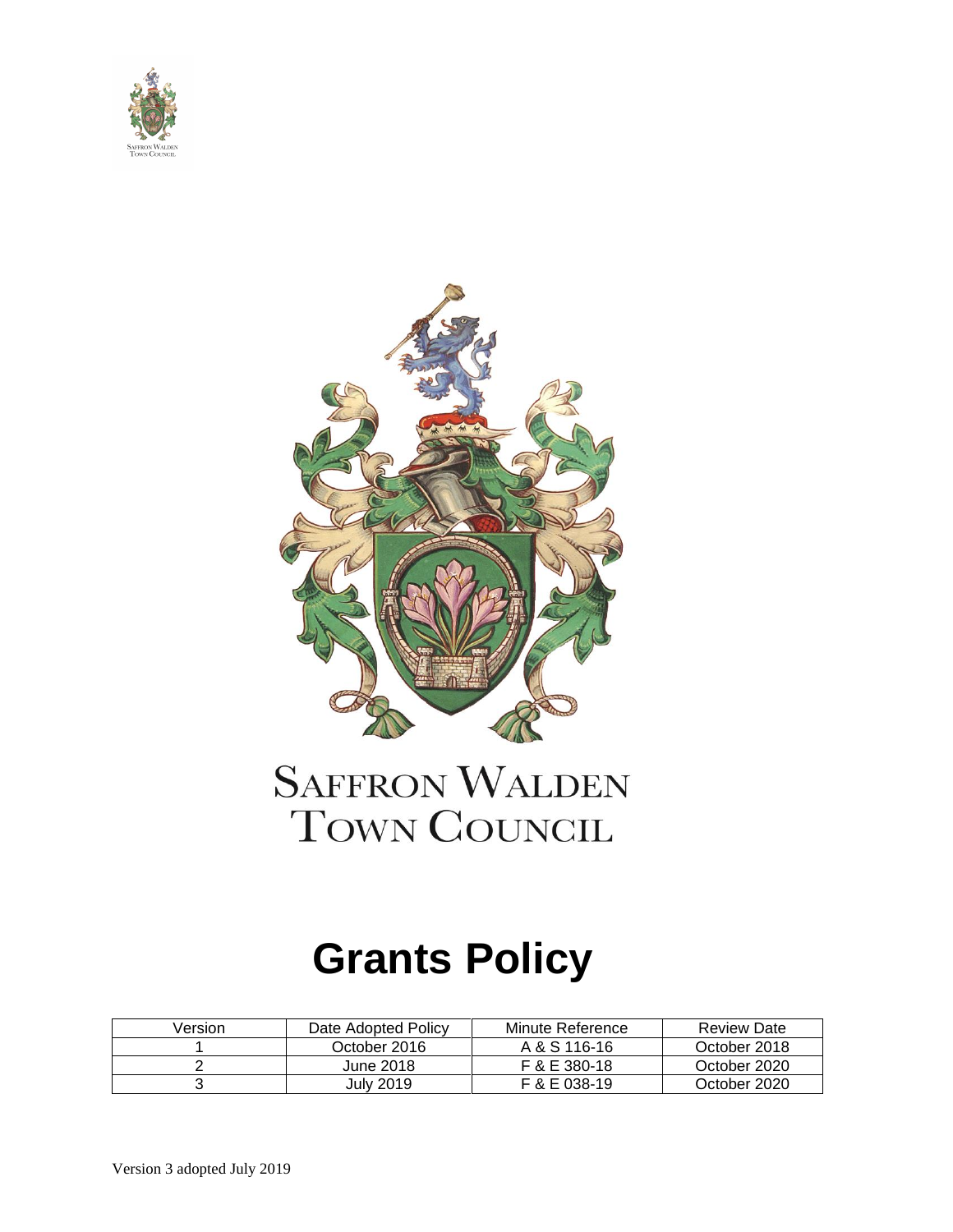

11 Emson Close Saffron Walden Essex, CB10 1HL

T: (01799) 516501 T: (01799) 516502 F: (01799) 516503

## **GRANT AID APPLICATION GUIDELINES**

Saffron Walden Town Council offers 2 different types of grant funding namely:

- 1. Grants for up to £300 per annum
- 2. Grants for reduced hire fees for any of the Town Council's managed facilities (eg Town Hall, Golden Acre Community Centre, The Common, Bridge End Garden)

The application form at the end of these guidelines should be used for either of the grant applications.

The application form is presented in sections for completion being:

- Section 1: About the applicant
- Section 2: Details of the project / funding request
- Section 3: Funding requirements (financial information)
- Section 4: Contact details

All sections of the application form must be completed.

#### **Please note that incomplete applications will not be considered.**

Ordinarily, only one grant per organisation per financial year ( $1<sup>st</sup>$  April –  $31<sup>st</sup>$  March) will be considered.

The Council may seek to recover any grants following the sale of any property or equipment within 5 years of the grant being awarded. The grant recipient must notify the Town Council in advance of any such sale.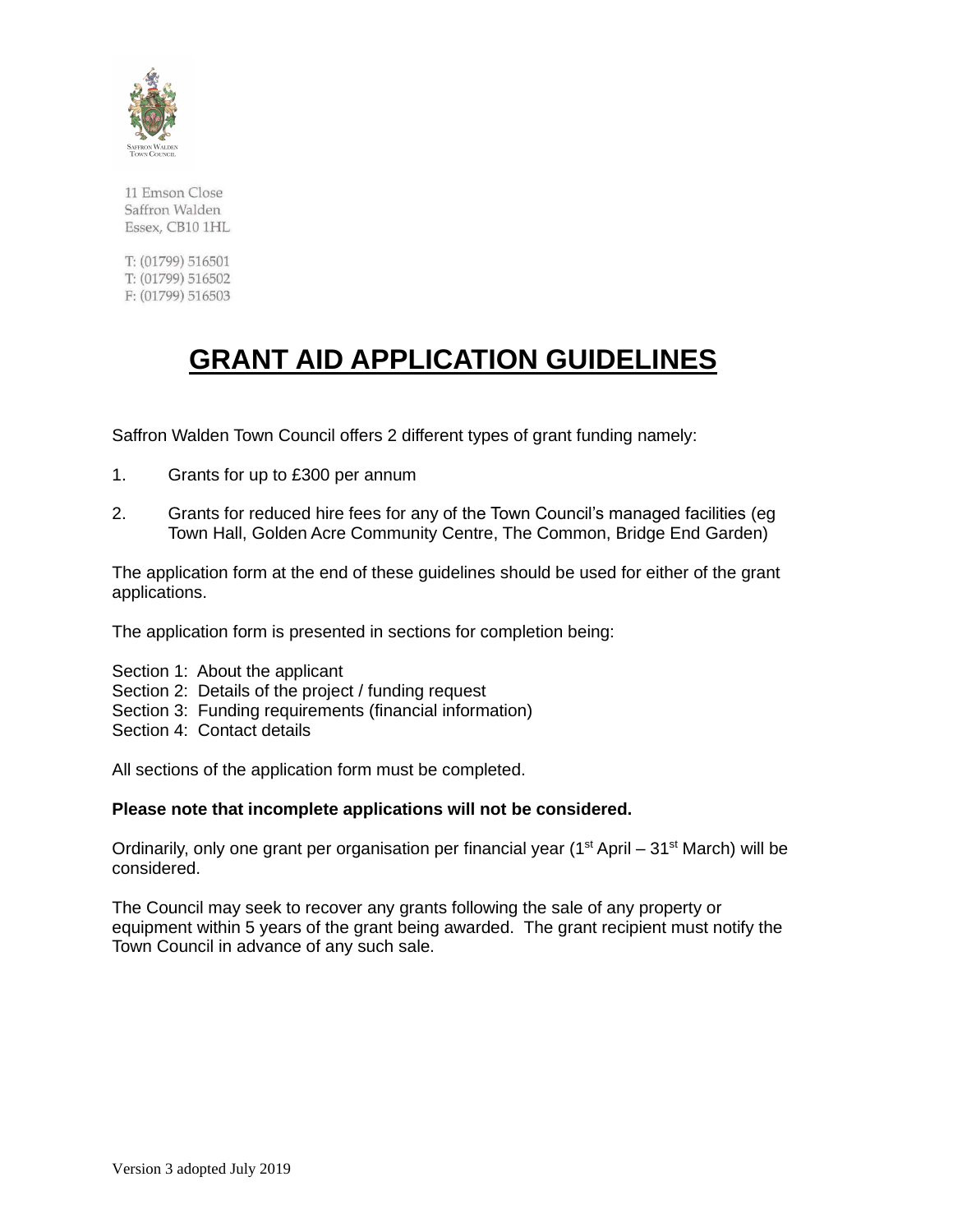

#### **Who can apply?**

Although funding is limited, the Town Council will aim to distribute funds to those who need it most, whether it is working with disadvantaged groups, health, social inclusion, sports events, charitable events, a trip or new initiatives and projects. We are pleased to consider any application that will benefit people living within the Saffron Walden Town Council area.

#### **What we look for in an application**

- Does the project benefit residents of the parish of Saffron Walden?
- What are the lasting benefits of the project?
- Is the application realistic?
- Have you applied for funding from other sources?
- Is the application form filled in completely and correctly?
- Will the project be well run and effectively managed?
- Will the project be all-inclusive?

A criterion for awarding the grant is that the recipient acknowledges funds from SWTC and attends the Annual Parish Meeting – see the section "Successful Applicants" for further details.

Please note that grant payments can only be made retrospectively. The Town Council will only make advance payments of grants in exceptional circumstances.

#### **How to apply**

We recommend that your application be planned well in advance and sent to us before any event takes place. It can be sent to us at any time and you only need to fill out one form. Carefully complete the enclosed application and send it to us, ensuring, if applicable, all the relevant documents are enclosed.

**Accounts –** If your organisation has accounts please supply photocopies of the last 6 months of your account statements. If you do not have up to date accounts, please supply us with a 6 month forecast of accounts for your project.

**Constitution –** Where applicable please supply us with a copy of your organisation's constitution.

**Charity registration Number –** Where applicable please supply us with your organisation's charity registration number.

**Written Quotations –** For all applications requiring equipment purchase we will require 2 quotes. For all applications requiring building work we will require 3 quotes.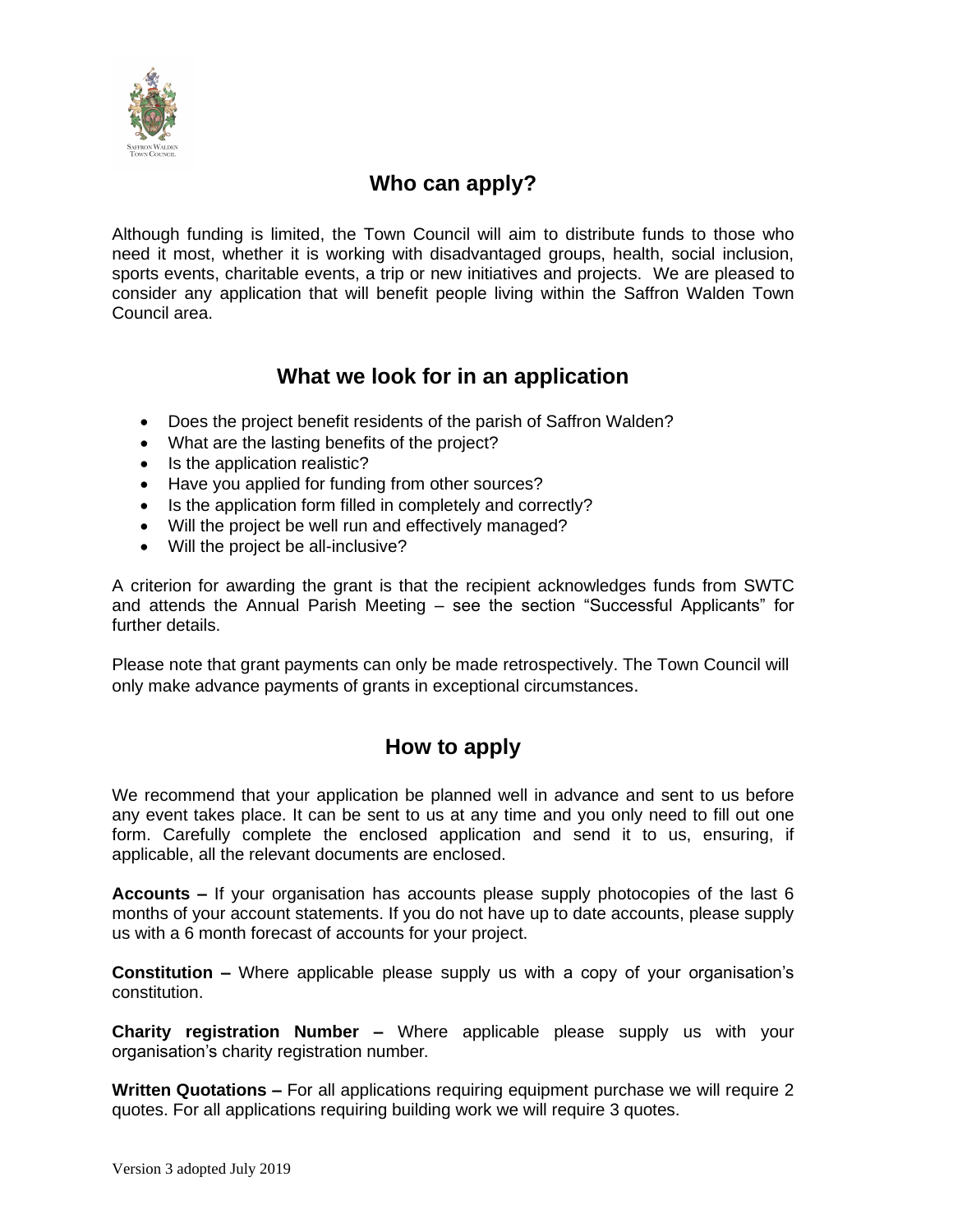

### **What happens to your application?**

## **1. Return your form to:**

The Town Clerk Saffron Walden Town Council 11 Emson Close Saffron Walden Essex, CB10 1HL Tel: 01799 516501 / email: [townclerk@saffronwalden.gov.uk](mailto:townclerk@saffronwalden.gov.uk)

## **2. On receipt of your application, it will:**

- Be reviewed by Officers to ensure it is complete and all appropriate supporting material (as detailed on the application form) has been provided.
- In the event of any queries, you may be contacted by an Officer to provide further information.
- Incomplete applications will not be considered by Committee therefore it is important that the application form is fully completed along with all supporting documentation.

## **3. Consideration of your application:**

- Grants are considered by the Town Council's Finance & Establishment Committee on a quarterly basis being: **April, July, October, January** of each year
- Dates of Committee meetings are shown on the Town Council website, www.saffronwalden.gov.uk
- Completed application forms *must* be received in the Town Council offices at least one week prior to the meeting date
- **Applicants must attend the meeting to speak further in support of your request and to address any queries from the Committee**.
- You will be advised by an Officer of the date and time when your application will be considered. Grants will not ordinarily be considered by Committee in the absence of the applicant.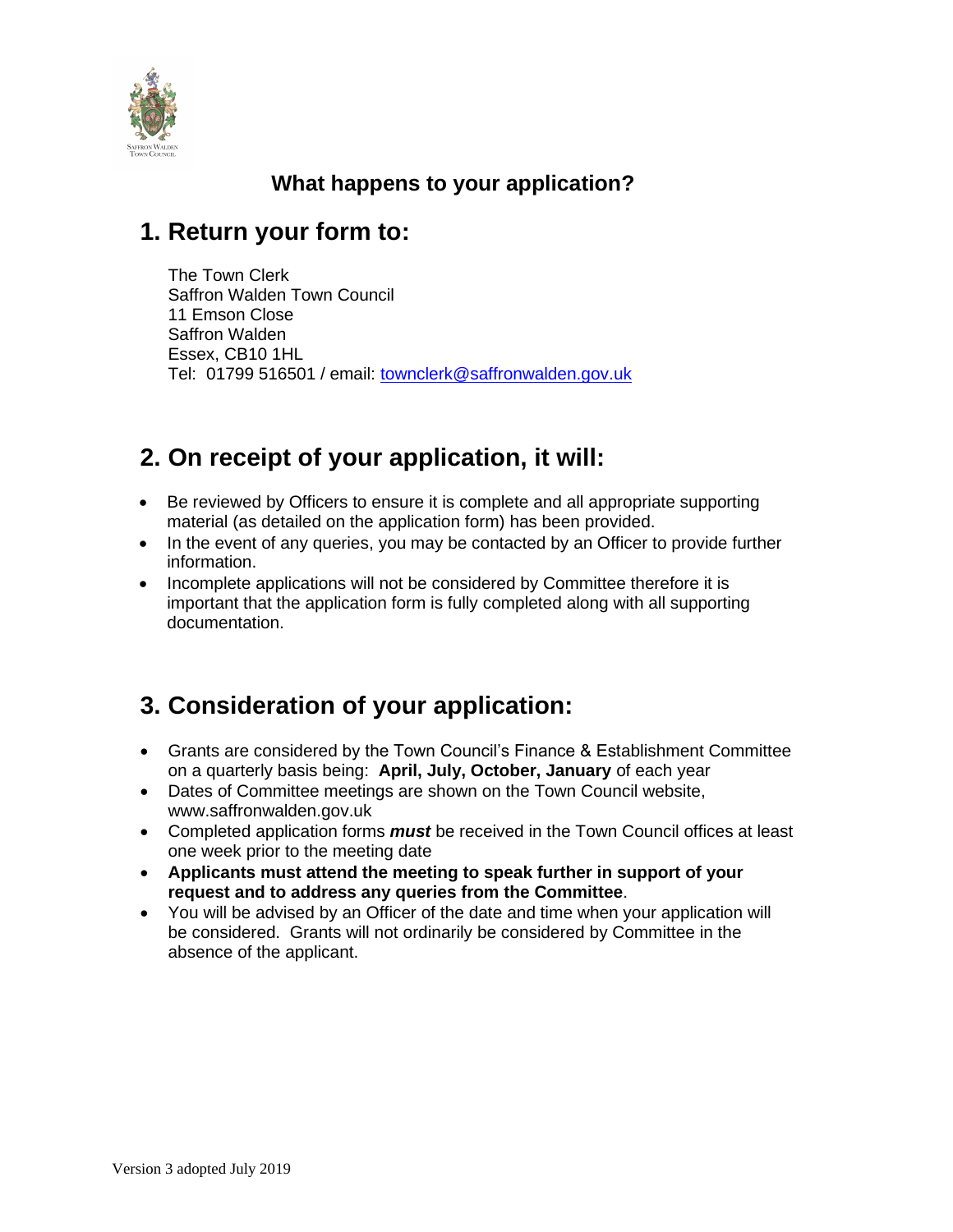

## **4. Committee decision:**

- You will be notified in writing of the Committee's decision.
- If your request has been successful, you will be provided with details of how to claim your grant money
- If your request has been declined, you will be provided with reasons for refusal. There is no appeal system and the decision of the Committee is final.

## **5. Successful Applicants:**

Must provide a statement setting out how the money has been applied, this can be done by:

- a) Sending us copies of the relevant invoices and/or receipts, or
- b) Submitting a statement confirming how the money has been applied, or
- c) By supplying a copy of your annual report and accounts

All successful grant recipients must also:

- Acknowledge the grant funding from SWTC we will send you the Town Council logo for inclusion on publicity material.
- Attend the Annual Parish Meeting to provide a written and verbal update on their project and how the funding from SWTC supported it.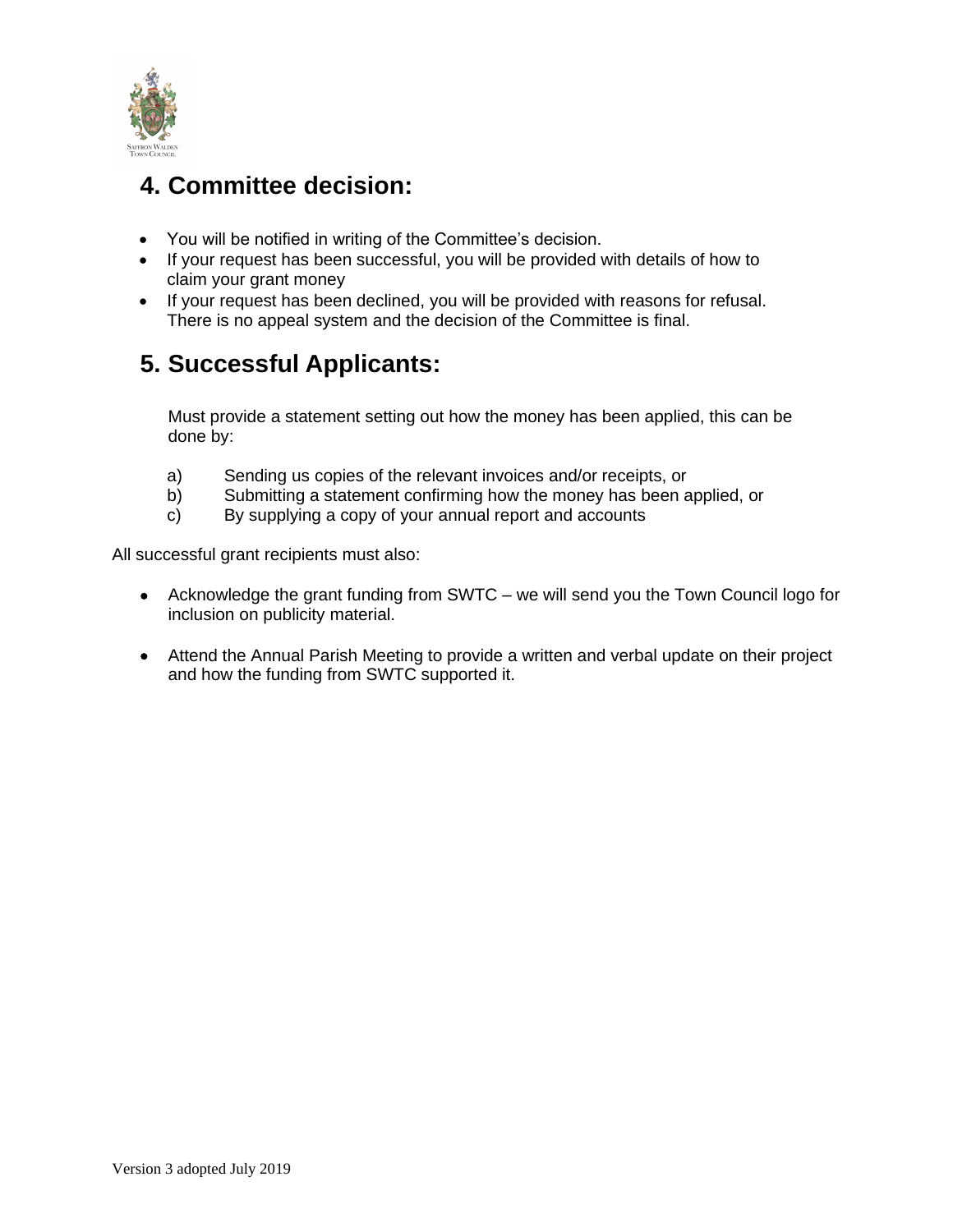

## **GRANT AID APPLICATION FORM FOR LOCAL PROJECTS**

|                | Section 1 – About the Applicant                                                                                                                                                                                                                                                                                                                                                                                                                                                                                                                                                                              |
|----------------|--------------------------------------------------------------------------------------------------------------------------------------------------------------------------------------------------------------------------------------------------------------------------------------------------------------------------------------------------------------------------------------------------------------------------------------------------------------------------------------------------------------------------------------------------------------------------------------------------------------|
| $\mathbf 1$    | Name of Applicant/Organisation<br><b>Volunteer Centre Uttlesford</b>                                                                                                                                                                                                                                                                                                                                                                                                                                                                                                                                         |
| $\overline{2}$ | Applicant contact name, address, email and telephone*<br><b>Lizzie Petrie</b><br><b>Volunteer Centre Uttlesford</b><br>c/o Uttlesford District Council Offices<br><b>London Road</b><br>Saffron Walden<br><b>Essex</b><br>lizzie@volunteeruttlesford.org.uk<br>07748 152775<br>*Please note that this information will be published in the public domain unless we receive express instructions to the contrary.                                                                                                                                                                                             |
| 3              | Aims & Objectives of Applicant / Organisation<br>To serve the community and work with others to develop thriving, strong and caring<br>communities through volunteering.<br>Match potential volunteers with charities, not for profit organisations who provide<br>$\bullet$<br>volunteering opportunities within our community and with individual beneficiaries.<br>Support individuals to enable them to achieve their goals through volunteering.<br>$\bullet$<br>We aim to support volunteers every step of the way, whether they have barriers to<br>$\bullet$<br>overcome or need a confidence boost. |
| 4              | What is the Nature of your Organisation?<br>ie are you a registered Charity, Social Enterprise or Community Interest Company?<br>If yes, please provide registration details:<br>Registered charity: 1114907                                                                                                                                                                                                                                                                                                                                                                                                 |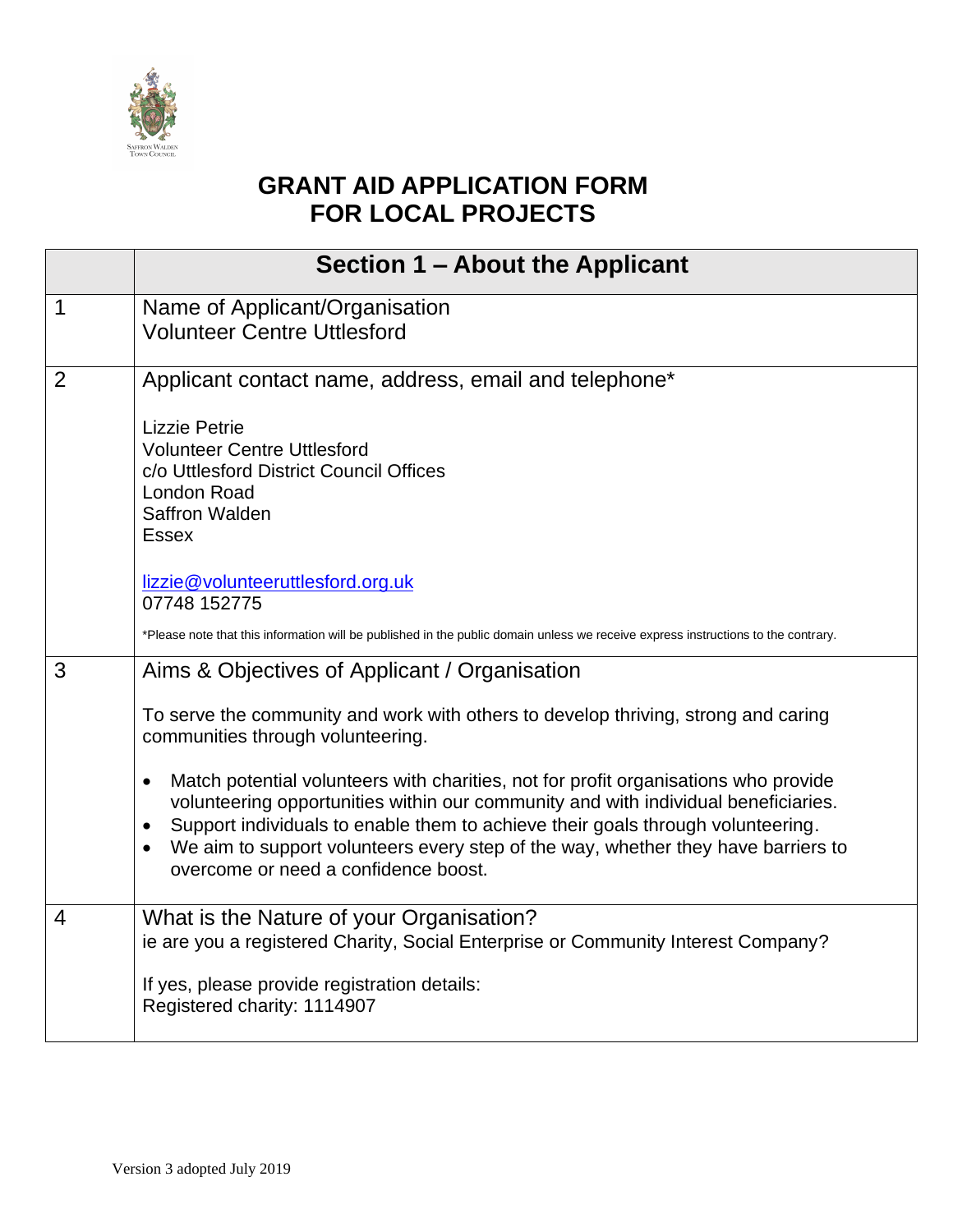

| 5 | Does Your Organisation Have:                                                                                                                                                  |                                 |
|---|-------------------------------------------------------------------------------------------------------------------------------------------------------------------------------|---------------------------------|
|   | A constitution:<br>Accounts:<br>Equal opportunities policy:<br>Safeguarding or child protection policy*<br><b>Health and Safety policy</b>                                    | Yes<br>Yes<br>Yes<br>Yes<br>Yes |
|   | Please include a copy of these documents where available.                                                                                                                     |                                 |
|   | If these documents are not supplied, please advise why these details are missing.                                                                                             |                                 |
|   | *If you are not able to provide a safeguarding or child protection policy, please advise<br>how you will monitor and ensure the protection of children and vulnerable adults. |                                 |
| 6 | Is your application for a reduced hire fee for any Town Council premises?                                                                                                     |                                 |
|   | <b>No</b><br>Yes<br>$\mathbf X$                                                                                                                                               |                                 |
|   | If yes, what is the date of your event and have you booked the facility with<br>the Town Council?                                                                             |                                 |
|   | If No, please proceed to question 7.                                                                                                                                          |                                 |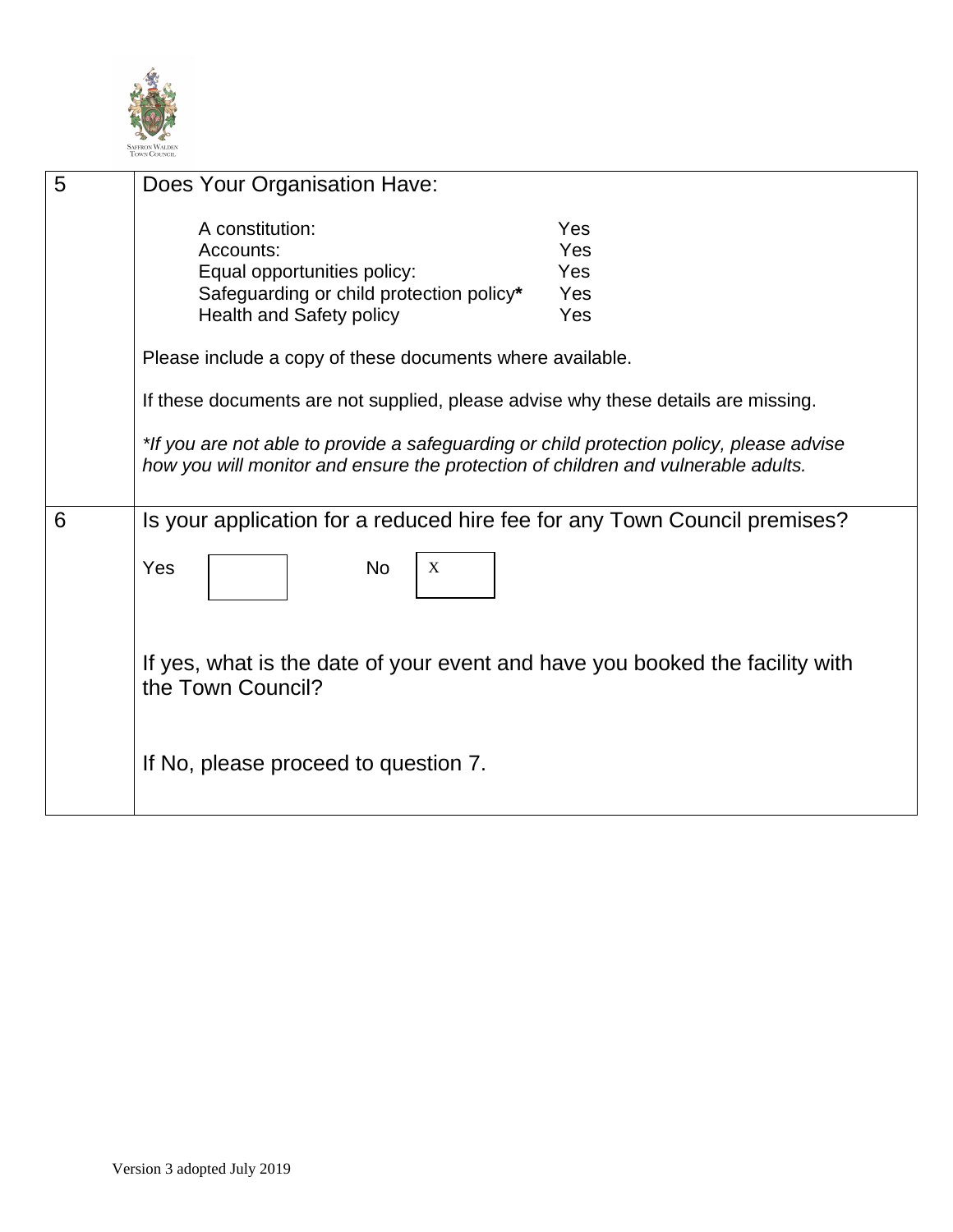

| $\overline{7}$ | Have you previously applied to SWTC for grant funding?<br>Yes                                                           |
|----------------|-------------------------------------------------------------------------------------------------------------------------|
|                | If Yes, please give details of when and if the application was successful, the grant<br>received and the purpose.       |
|                | Successful application for charity insurance on 07/02/2019 amount received £300                                         |
|                |                                                                                                                         |
|                |                                                                                                                         |
|                | For Office use only regarding questions 6 & 7:                                                                          |
|                | Commercial hire cost:                                                                                                   |
|                | <b>Resourcing cost to Town Council:</b>                                                                                 |
|                | Potential Net loss / profit:                                                                                            |
|                | Confirm details of any previous grants awarded to this Organisation:                                                    |
|                | <b>Additional Information:</b>                                                                                          |
|                | <b>Section 2 - The Project</b>                                                                                          |
| 8              | Project name:<br>Insurance for the charity                                                                              |
|                | Project aim:<br>Ensure our volunteers, staff, trustees, and beneficiaries are covered by public liability<br>insurance. |
|                | Start Date: 01/05/2021                                                                                                  |
|                | End Date: 31/04/2022                                                                                                    |
|                |                                                                                                                         |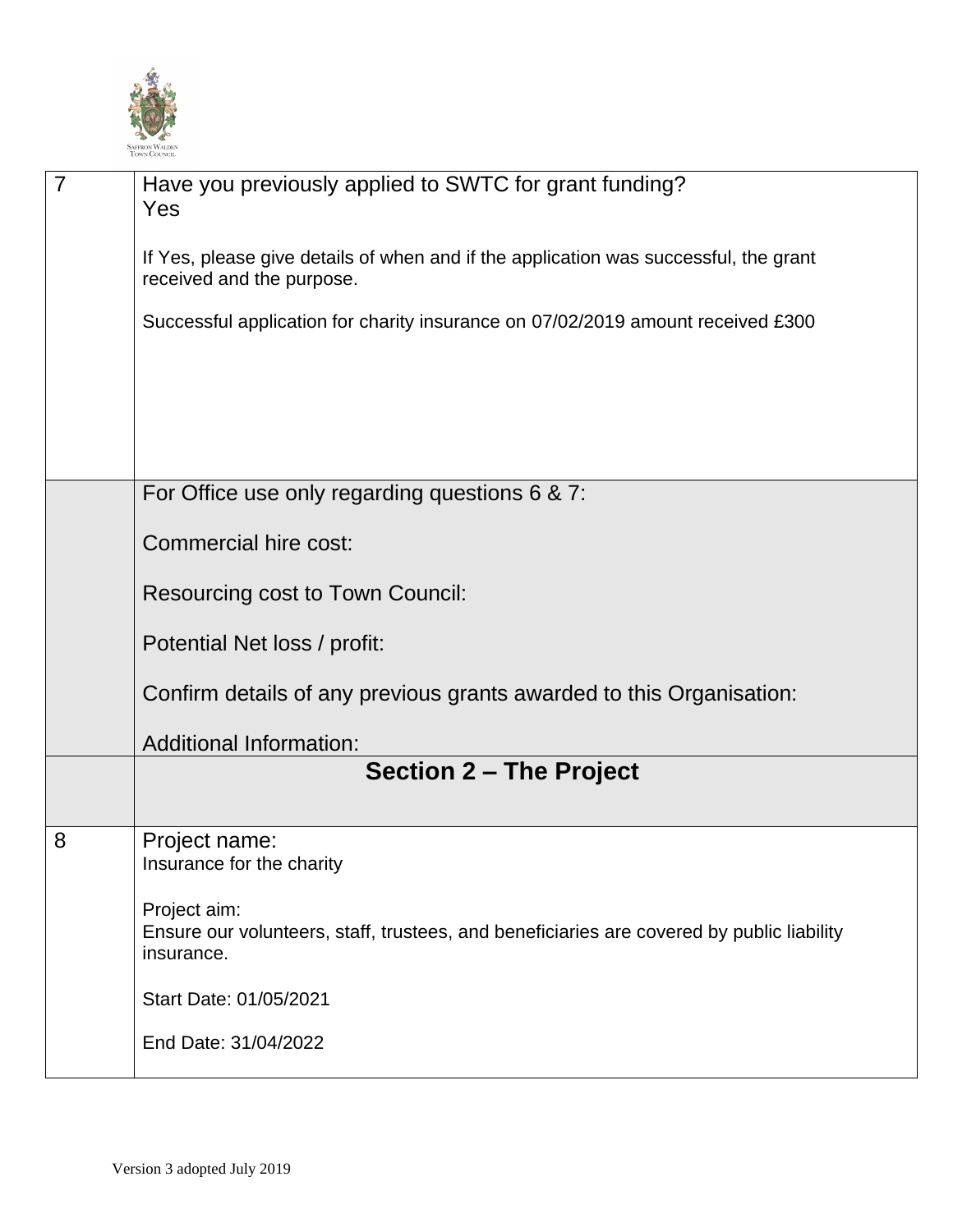

| 9  | Please give details of the project activities and timeline                                                                                                                                                                                                                                                       |
|----|------------------------------------------------------------------------------------------------------------------------------------------------------------------------------------------------------------------------------------------------------------------------------------------------------------------|
|    | To contribute to the public liability insurance for Volunteer Uttlesford. This covers legal<br>liability to pay compensation to members of the public if they are injured or their<br>property is damaged as a result of an accident caused by Volunteer Uttlesford, their<br>employees, trustees or volunteers. |
|    | The insurance cost is for one year.                                                                                                                                                                                                                                                                              |
|    |                                                                                                                                                                                                                                                                                                                  |
| 10 | What particular need do you consider the project will meet?                                                                                                                                                                                                                                                      |
|    | To ensure people are fully covered by insurance.                                                                                                                                                                                                                                                                 |
| 11 | How have you identified the need for this project? Please include your<br>experience in this field and research and scoping that has been carried out<br>with the intended target group.                                                                                                                         |
|    | This insurance is essential and statutory part of our service, without it we would not be<br>able to continue to offer our service.                                                                                                                                                                              |
|    |                                                                                                                                                                                                                                                                                                                  |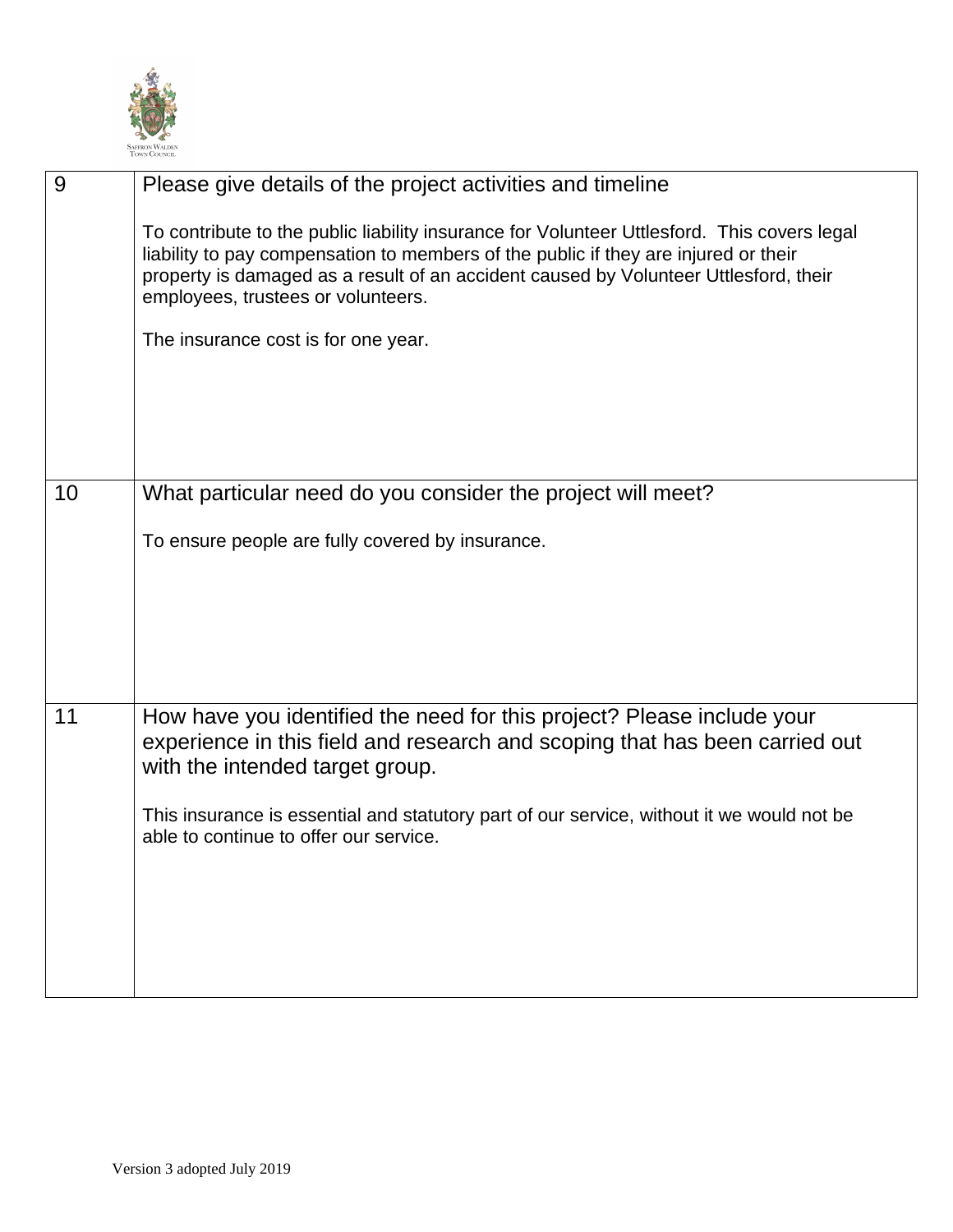

| 12 | Please give a reasonably accurate figure for the number of people, within<br>Saffron Walden Town Council's area (the parish of Saffron Walden and<br>Little Walden, see map attached for the area served by SWTC), the<br>project will serve. If possible, please provide evidence of this within the<br>Data Protection Act: |
|----|-------------------------------------------------------------------------------------------------------------------------------------------------------------------------------------------------------------------------------------------------------------------------------------------------------------------------------|
|    | During the year to March 2021 Volunteer Uttlesford recorded:                                                                                                                                                                                                                                                                  |
|    | Recruited 563 new volunteers to support the Uttlesford Community Response Hub to<br>provide help to 1,536 Beneficiaries registered.<br>Volunteers delivered 2,350 prescriptions and 1,885 shops to people who were self-isolating<br>or shielding.<br>Provided telephone befrienders to 133 beneficiaries.                    |
|    | <b>Covid Vaccination programmes</b><br>Lord Butler $-176$ volunteers registered to help at the local vaccine centre.<br>Coordinated - 388 who have volunteered since the start of the programme.                                                                                                                              |
|    | Mass Vaccination Programme - 221 volunteers referred to mass vaccine sites.                                                                                                                                                                                                                                                   |
|    | Many general volunteering opportunities were put on hold due to the pandemic, but we still<br>referred 551 volunteers to voluntary organisations.                                                                                                                                                                             |
| 13 | Please give a brief outline of:                                                                                                                                                                                                                                                                                               |
|    | How this project benefits the residents of Saffron Walden Town Council's area;<br>On the change you wish to see as a result of your project or activity for the<br>residents of the Saffron Walden parish;<br>How your project will be measured                                                                               |
|    | Volunteer Uttlesford places volunteers into charitable and volunteer involving<br>organisations, in addition to supporting individuals throughout Uttlesford.                                                                                                                                                                 |
|    | All our work is monitored and measured for funders.                                                                                                                                                                                                                                                                           |
|    |                                                                                                                                                                                                                                                                                                                               |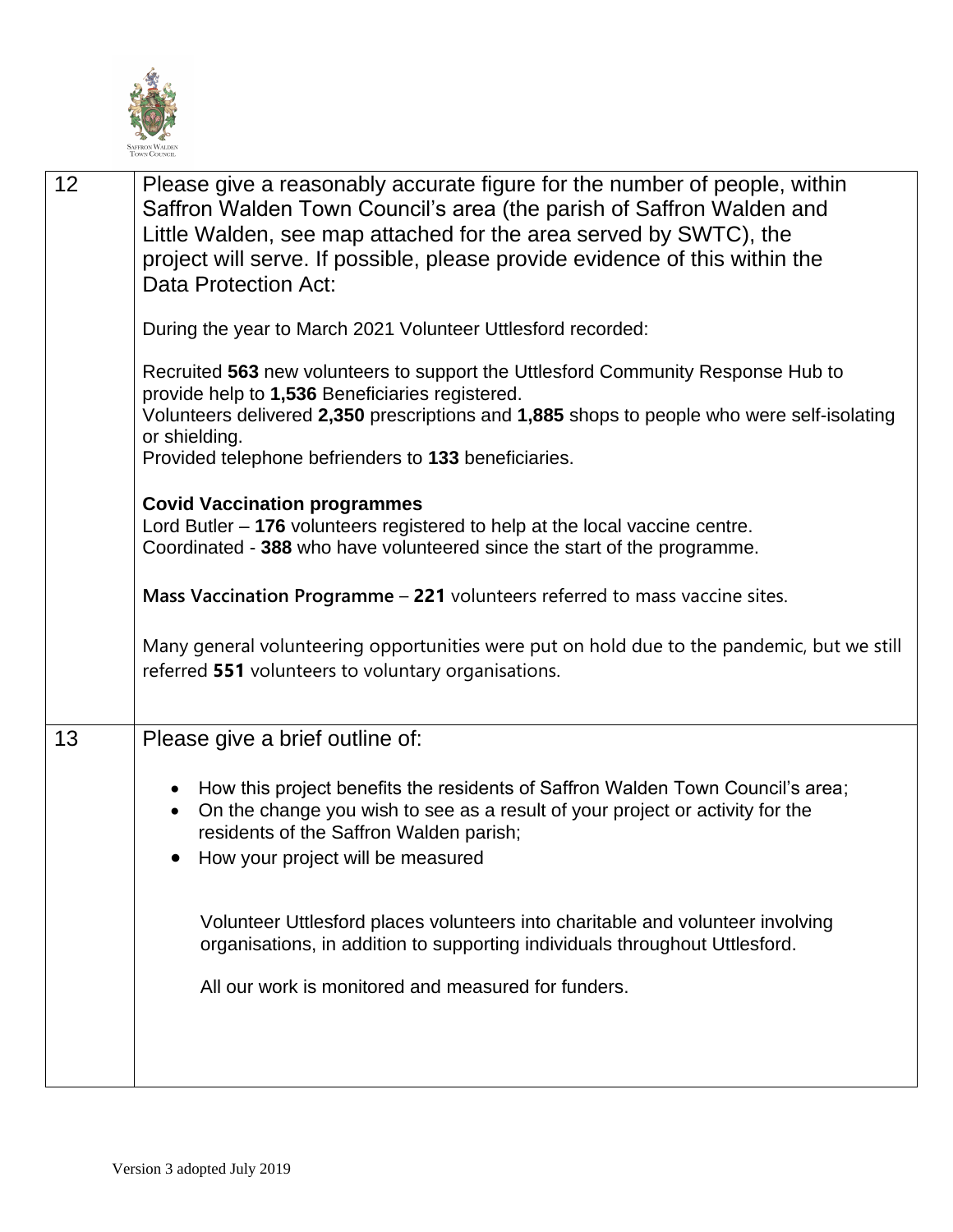

| 14 | Where will any equipment be kept and how will it be insured?<br>N/A                                                                                                          |
|----|------------------------------------------------------------------------------------------------------------------------------------------------------------------------------|
| 15 | Address where main activities will take place<br>Throughout Saffron Walden and surrounding area.                                                                             |
| 16 | How will you ensure that the project will be all-inclusive?                                                                                                                  |
|    | Our service is available to all people throughout Uttlesford who need<br>support via volunteering or who want to volunteer to support others.                                |
|    | <b>Section 3 – Funding Requirement</b>                                                                                                                                       |
| 17 | What is the total cost of the project? Please attach a budget breakdown for<br>this cost<br>Total cost of insurance £324.66                                                  |
| 18 | Amount requested from Saffron Walden Town Council and for what<br>purposes (please be as specific as possible)<br>£300.00 towards the cost of our public liability insurance |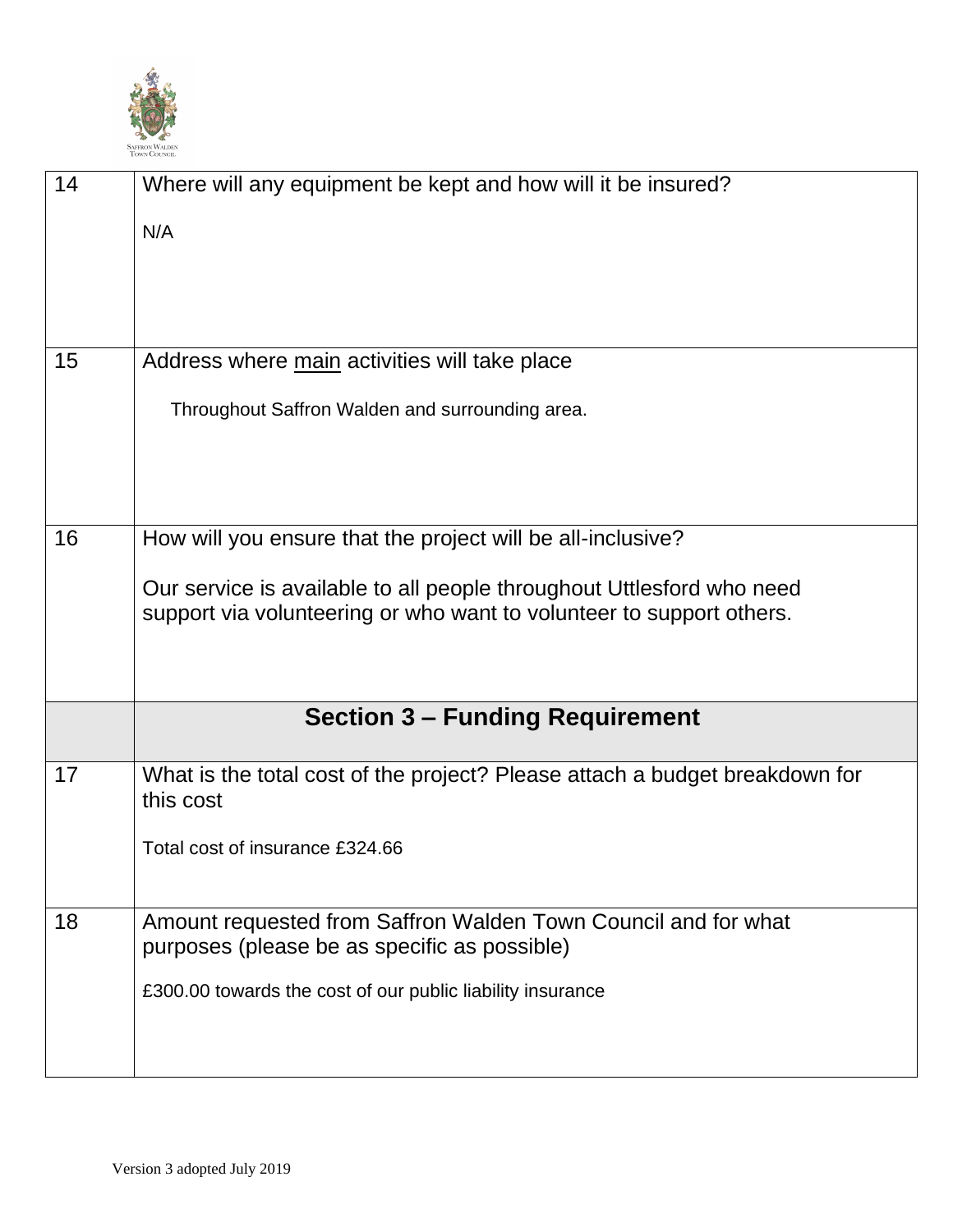

| 19 | Have you applied for funding from other sources for this project?                                                                                                                                                                                           |
|----|-------------------------------------------------------------------------------------------------------------------------------------------------------------------------------------------------------------------------------------------------------------|
|    | Yes<br>No<br>X                                                                                                                                                                                                                                              |
|    | If yes, please indicate how much and who from                                                                                                                                                                                                               |
| 20 | Have you applied for funding from other sources for any other project<br>which may relate to this funding request? If so, please give details of<br>when, and if the application was successful, please give details of the<br>grant received.<br><b>No</b> |
| 21 | How will you ensure that SWTC support of this project is promoted?                                                                                                                                                                                          |
|    | Via our website and social media.                                                                                                                                                                                                                           |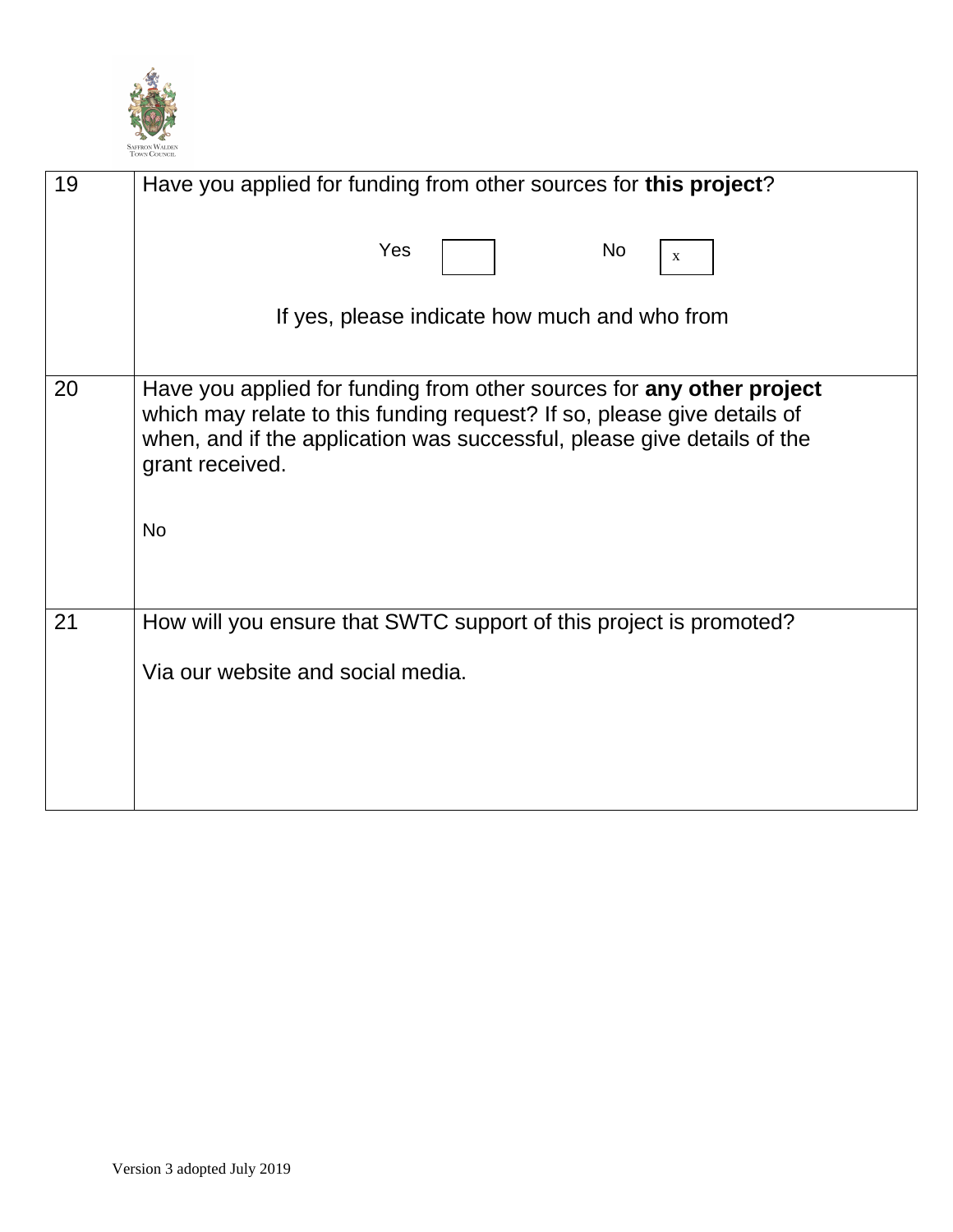

|    | <b>Section 4 – Contact Details</b>                                                                                                                                                                                                                                                    |
|----|---------------------------------------------------------------------------------------------------------------------------------------------------------------------------------------------------------------------------------------------------------------------------------------|
|    |                                                                                                                                                                                                                                                                                       |
| 22 | Contact details for this application<br>(this must be someone who has full knowledge of the application and can answer<br>questions about it). Please note that these details will be made known in a public<br>forum unless you specifically advise that details should be with-held |
|    | <b>Name Lizzie Petrie</b>                                                                                                                                                                                                                                                             |
|    | Tel No 07748 152775                                                                                                                                                                                                                                                                   |
|    | Email address lizzie@volunteeruttlesford.org.uk                                                                                                                                                                                                                                       |
|    | Date of application 24th June 2021                                                                                                                                                                                                                                                    |
| 23 | <b>Bank/Building Society Details</b>                                                                                                                                                                                                                                                  |
|    | Grants will ordinarily be made by cheque payment.<br>Name to appear on cheque payment:<br><b>Volunteer Centre Uttlesford</b><br>Sort code: 40-22-46<br><b>Account No. 61405918</b>                                                                                                    |
|    | If this is not the name of the group applying, please provide an explanation for<br>variance.                                                                                                                                                                                         |
| 24 | Declaration – must be signed by at least 2 persons                                                                                                                                                                                                                                    |
|    | We confirm that the information given in this application is correct. We are authorised<br>to make this application on behalf of:                                                                                                                                                     |
|    | Name of Organisation: Volunteer Centre Uttlesford                                                                                                                                                                                                                                     |
|    | Signed: (1 <sup>st</sup> person)                                                                                                                                                                                                                                                      |
|    | Name: Lizzie Petrie                                                                                                                                                                                                                                                                   |
|    | Position in Organisation: CEO                                                                                                                                                                                                                                                         |
|    | Signed: (2 <sup>nd</sup> person)                                                                                                                                                                                                                                                      |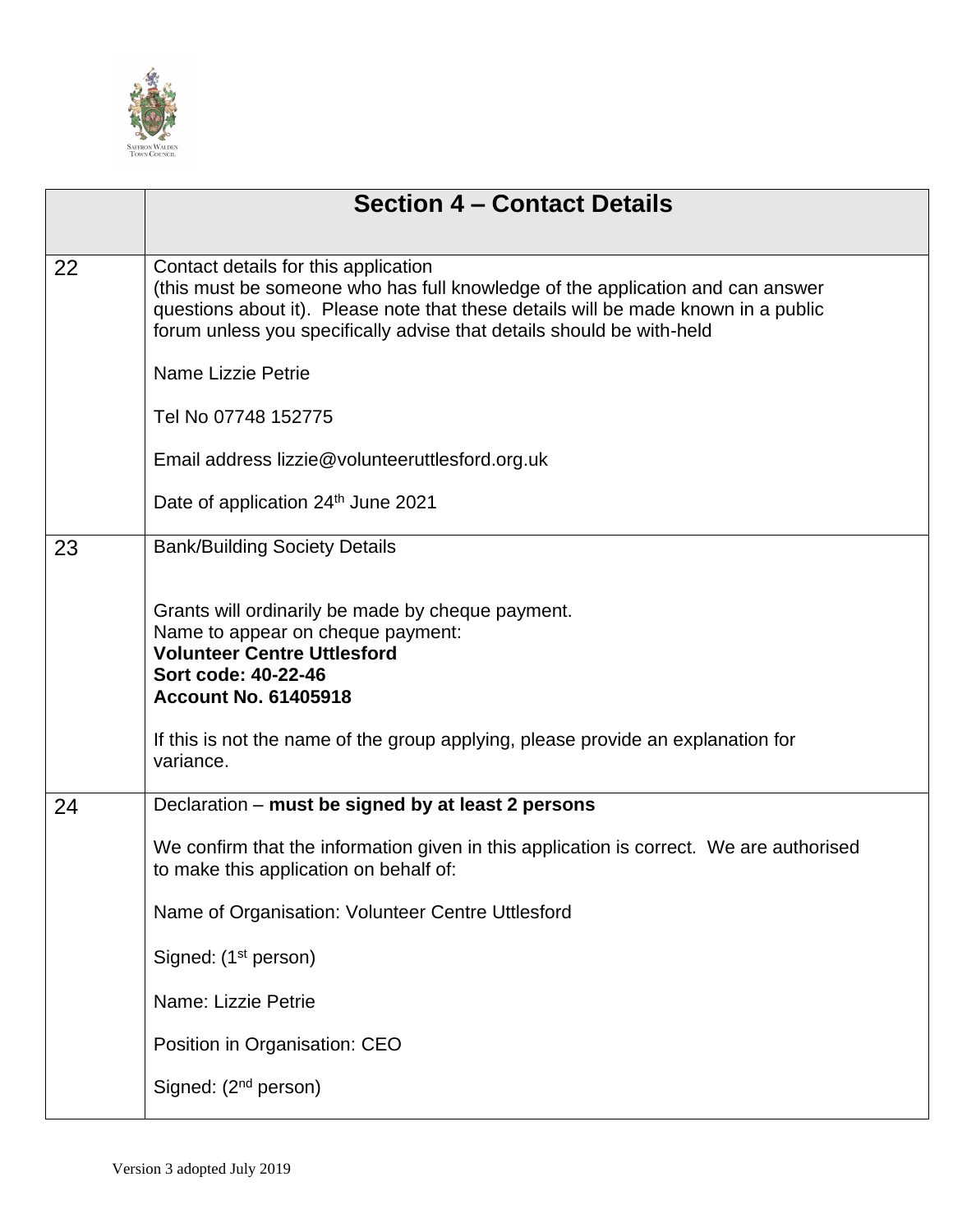

Name: Robin Lee Position in Organisation: Chair of Trustees

> **Map showing the parish of Saffron Walden. The Town Council serves all the area shown in white**